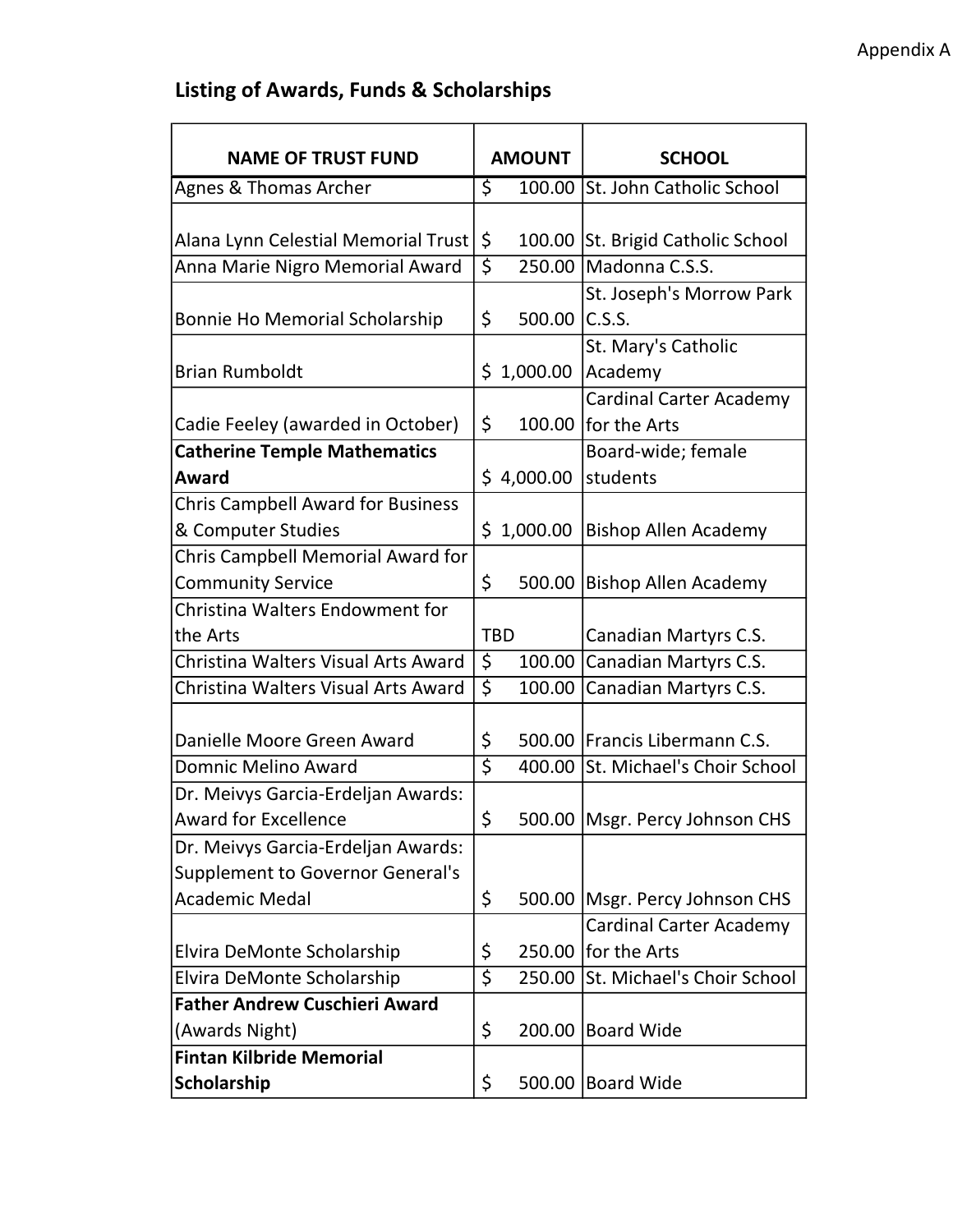Appendix A

| <b>NAME OF TRUST FUND</b>                          |                  | <b>AMOUNT</b> | <b>SCHOOL</b>                                                                                                                                                                                                                                                                                                                                                                    |
|----------------------------------------------------|------------------|---------------|----------------------------------------------------------------------------------------------------------------------------------------------------------------------------------------------------------------------------------------------------------------------------------------------------------------------------------------------------------------------------------|
| Francesco & Lucia Colle Memorial<br>Award - Male   | \$               | 250.00        | Selected schools (Blessed<br>Sacrament, Blessed<br>Trinity, D'Arcy McGee,<br>Holy Redeemer, Holy<br>Rosary, Our Lady of the<br>Assumption, Regina<br>Mundi, St. Agnes, St.<br>Alphonsus, St. Antoine<br>Daniel, St. Bonaventure,<br>St. Charles, St. Clare, St.<br>Cyril, St. Edward, St.<br>Gabriel, St. Margaret, St.<br>Monica, St. Paschal<br>Baylon, St. Thomas<br>Aquinas) |
| Francesco & Lucia Colle Memorial<br>Award - Female | \$               | 250.00        | Selected schools (Blessed<br>Sacrament, Blessed<br>Trinity, D'Arcy McGee,<br>Holy Redeemer, Holy<br>Rosary, Our Lady of the<br>Assumption, Regina<br>Mundi, St. Agnes, St.<br>Alphonsus, St. Antoine<br>Daniel, St. Bonaventure,<br>St. Charles, St. Clare, St.<br>Cyril, St. Edward, St.<br>Gabriel, St. Margaret, St.<br>Monica, St. Paschal<br>Baylon, St. Thomas<br>Aquinas) |
| Halyna Kopach Memorial<br><b>Mathematics Award</b> | \$               |               | 150.00 Mary Ward C.S.S.                                                                                                                                                                                                                                                                                                                                                          |
| Holly Jones Spirit Memorial Award                  | $\overline{\xi}$ |               | 100.00 St. Luigi Catholic School                                                                                                                                                                                                                                                                                                                                                 |
| Holly Jones Spirit Memorial Award                  | $\overline{\xi}$ | 100.00        | St. Vincent de Paul C.S.                                                                                                                                                                                                                                                                                                                                                         |
| Joseph Martino Scholarship                         | \$               |               | 200.00   Father Henry Carr C.S.S.                                                                                                                                                                                                                                                                                                                                                |
| Joseph Martino Scholarship                         | \$               |               | 200.00   Msgr. Percy Johnson C.S.S.<br><b>Holy Name Catholic</b>                                                                                                                                                                                                                                                                                                                 |
| Lily Hynes Trust Award                             | \$               | 125.00        | School                                                                                                                                                                                                                                                                                                                                                                           |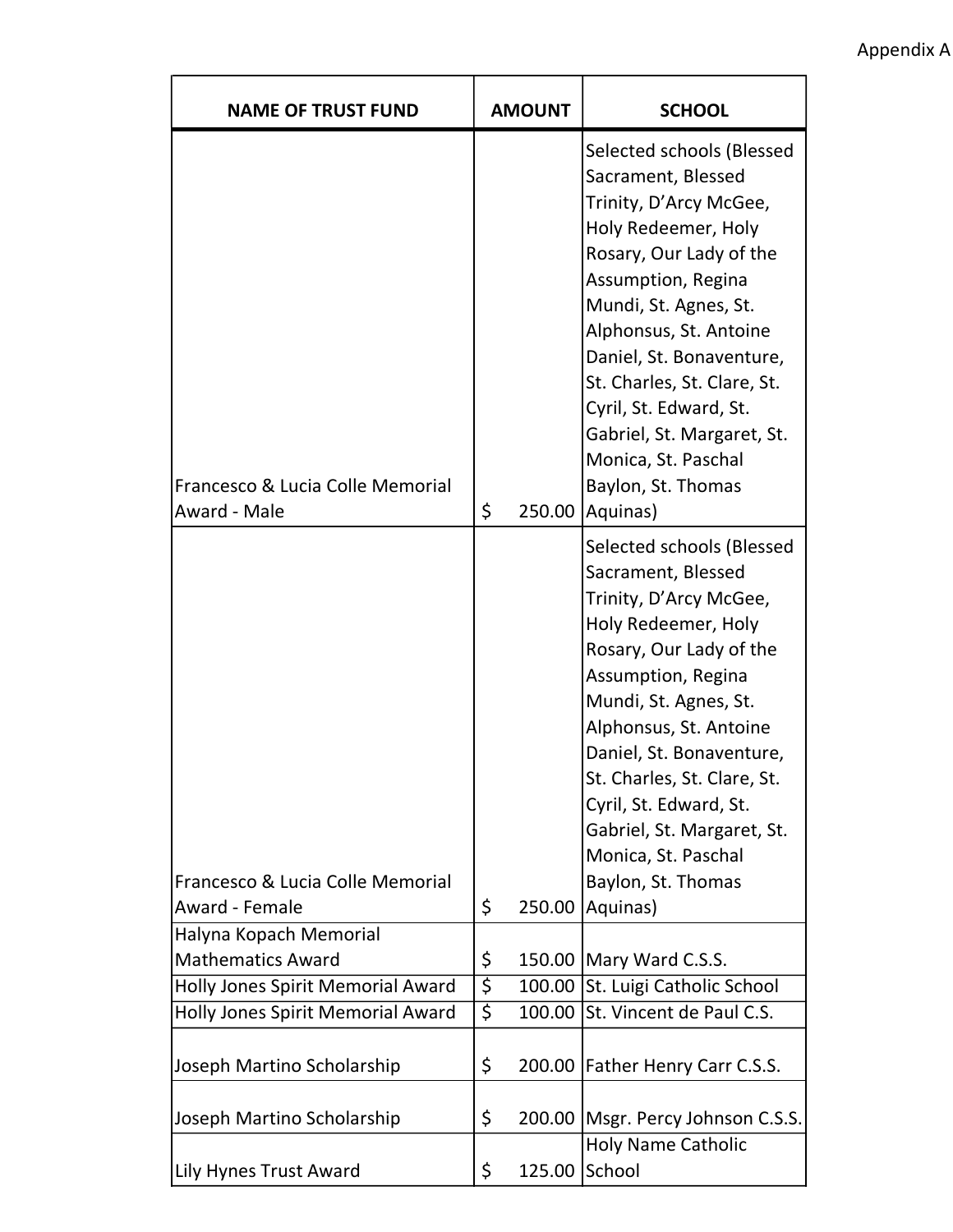| <b>NAME OF TRUST FUND</b>                        |                                 | <b>AMOUNT</b> | <b>SCHOOL</b>                       |
|--------------------------------------------------|---------------------------------|---------------|-------------------------------------|
|                                                  |                                 |               | <b>Holy Name Catholic</b>           |
| Lily Hynes Trust Award                           | \$                              | 125.00        | School                              |
|                                                  |                                 |               | Michael Power/St. Joseph            |
| Lucy Connolly Memorial Scholarship   \$ 1,500.00 |                                 |               | <b>High School</b>                  |
|                                                  |                                 |               |                                     |
| Lucy Connolly Memorial Scholarship \$            |                                 |               | 750.00   Msgr. Percy Johnson C.S.S. |
|                                                  |                                 |               |                                     |
| Lucy Connolly Memorial Scholarship               | \$                              |               | 750.00   Msgr. Percy Johnson C.S.S. |
|                                                  |                                 |               | <b>Blessed Margherita of</b>        |
| Mary Cicogna Trust Award                         | \$                              |               | 50.00 Citta di Castello C.S.        |
|                                                  |                                 |               | <b>Blessed Margherita of</b>        |
| Mary Cicogna Trust Award                         | \$                              |               | 50.00 Citta di Castello C.S.        |
|                                                  |                                 |               | Our Lady of Assumption              |
| Mary Cicogna Trust Award                         | \$                              | 100.00 C.S.   |                                     |
|                                                  |                                 |               | St. Augustine Catholic              |
| Mary Cicogna Trust Award                         | \$                              | 100.00        | School                              |
|                                                  |                                 |               | <b>St. Charles Garnier</b>          |
| Mary Cicogna Trust Award                         | \$                              |               | 100.00 Catholic School              |
| Mary Cicogna Trust Award                         | $\overline{\boldsymbol{\zeta}}$ |               | 100.00 St. Conrad Catholic School   |
|                                                  |                                 |               | St. Francis de Sales                |
| Mary Cicogna Trust Award                         | \$                              |               | 50.00 Catholic School               |
|                                                  |                                 |               | St. Francis de Sales                |
| Mary Cicogna Trust Award                         | \$                              |               | 50.00 Catholic School               |
|                                                  |                                 |               | <b>St. Jane Frances Catholic</b>    |
| <b>Mary Cicogna Trust Award</b>                  | \$                              |               | 100.00 School                       |
| Mary Cicogna Trust Award                         | \$                              |               | 100.00 St. Jerome Catholic School   |
|                                                  |                                 |               | St. Raphael Catholic                |
| Mary Cicogna Trust Award                         | \$                              | 100.00        | School                              |
| Mary Cicogna Trust Award                         | \$                              | 100.00        | St. Wilfrid Catholic School         |
| Northlea Arts Scholarship Award                  | $\overline{\varsigma}$          | 500.00        | <b>Bishop Allen Academy</b>         |
| Northlea Arts Scholarship Award                  |                                 |               |                                     |
| (University)                                     | \$                              |               | 500.00 Bishop Allen Academy         |
| Northlea-Carvaggio Endowment                     |                                 |               | Michael Power/St. Joseph            |
| <b>Award for College Mathematics</b>             | \$                              | 500.00        | <b>High School</b>                  |
| Northlea-Carvaggio Endowment                     |                                 |               | Michael Power/St. Joseph            |
| <b>Award for University Mathematics</b>          | \$                              | 500.00        | <b>High School</b>                  |
|                                                  |                                 |               | Msgr. Fraser College                |
| Pay It Forward Award                             | \$                              |               | 150.00   Isabella Campus            |
|                                                  |                                 |               | Msgr. Fraser College                |
| Pay It Forward Award                             | \$                              | 150.00        | Isabella Campus                     |